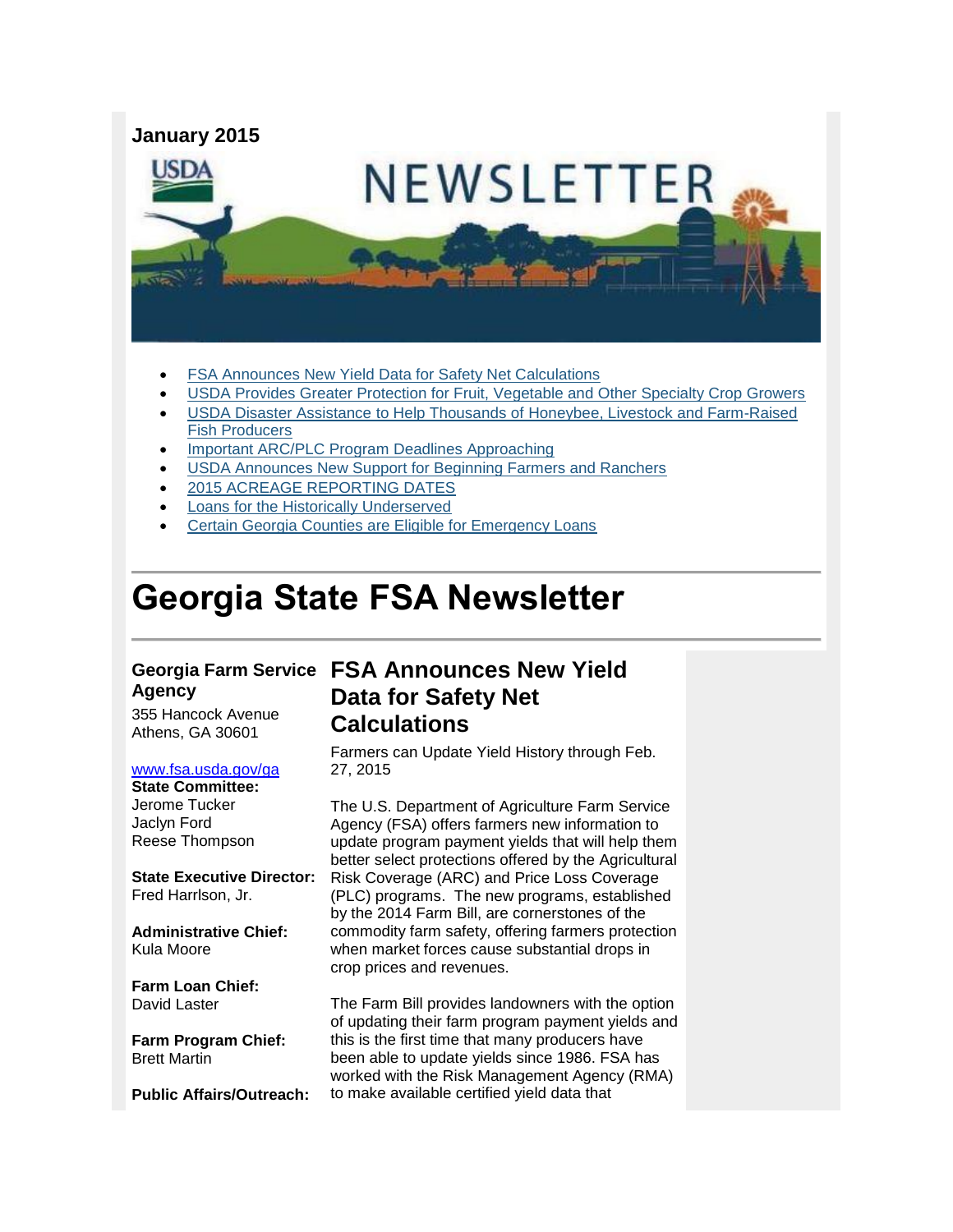| Neal Leonard<br>Please contact your local                            | producers can use to better calculate how the new<br>safety net programs can offer the best protection<br>against market swings.                                                                                                                                                                                                                                                                                                                                     |
|----------------------------------------------------------------------|----------------------------------------------------------------------------------------------------------------------------------------------------------------------------------------------------------------------------------------------------------------------------------------------------------------------------------------------------------------------------------------------------------------------------------------------------------------------|
| FSA Office for questions<br>specific to your operation<br>or county. | Producers can check with their local FSA county<br>office to see if data is available for them. This data<br>belongs to the producer and only the producer<br>associated with the crop insurance records will be<br>provided this service. Updating yield history or<br>reallocating base acres can occur until Feb. 27,<br>2015.                                                                                                                                    |
|                                                                      | FSA also issued a reminder that from Nov. 17,<br>2014, to March 31, 2015, producers will make a<br>one-time election of either ARC or PLC for the<br>2014 through 2018 crop years. For more<br>information, producers are encouraged to make an<br>appointment to go into their local FSA county<br>office. To find a local FSA county office, visit<br>offices.usda.gov. Additional information on the<br>new programs is available at<br>www.fsa.usda.gov/arc-plc. |

#### <span id="page-1-0"></span>**USDA Provides Greater Protection for Fruit, Vegetable and Other Specialty Crop Growers**

Free Basic Coverage Plans and Premium Discounts Available for New, Underserved and Limited Income Farmers

Greater protection is now available from the Noninsured Crop Disaster Assistance Program for crops that historically have been ineligible for federal crop insurance. The new options, created by the 2014 Farm Bill, provide greater coverage for losses when natural disasters affect specialty crops such as vegetables, fruits, mushrooms, floriculture, ornamental nursery, aquaculture, turf grass, ginseng, honey, syrup, and energy crops.

Previously, the program offered coverage at 55 percent of the average market price for crop losses that exceed 50 percent of expected production. Producers can now choose higher levels of coverage, up to 65 percent of their expected production at 100 percent of the average market price.

The expanded protection will be especially helpful to beginning and socially disadvantaged producers, as well as farmers with limited resources, who will receive fee waivers and premium reductions for expanded coverage. More crops are now eligible for the program, including expanded aquaculture production practices, and sweet and biomass sorghum. For the first time, a range of crops used to produce bioenergy will be eligible as well.

To help producers learn more about the Noninsured Crop Disaster Assistance Program and how it can help them, USDA, in partnership with Michigan State University and the University of Illinois, created an online resource. The Web tool, available at [www.fsa.usda.gov/nap,](http://www.fsa.usda.gov/nap) allows producers to determine whether their crops are eligible for coverage. It also gives them an opportunity to explore a variety of options and levels to determine the best protection level for their operation.

If the application deadline for an eligible crop has already passed, producers will have until Jan. 14, 2015, to choose expanded coverage through the Noninsured Crop Disaster Assistance Program. To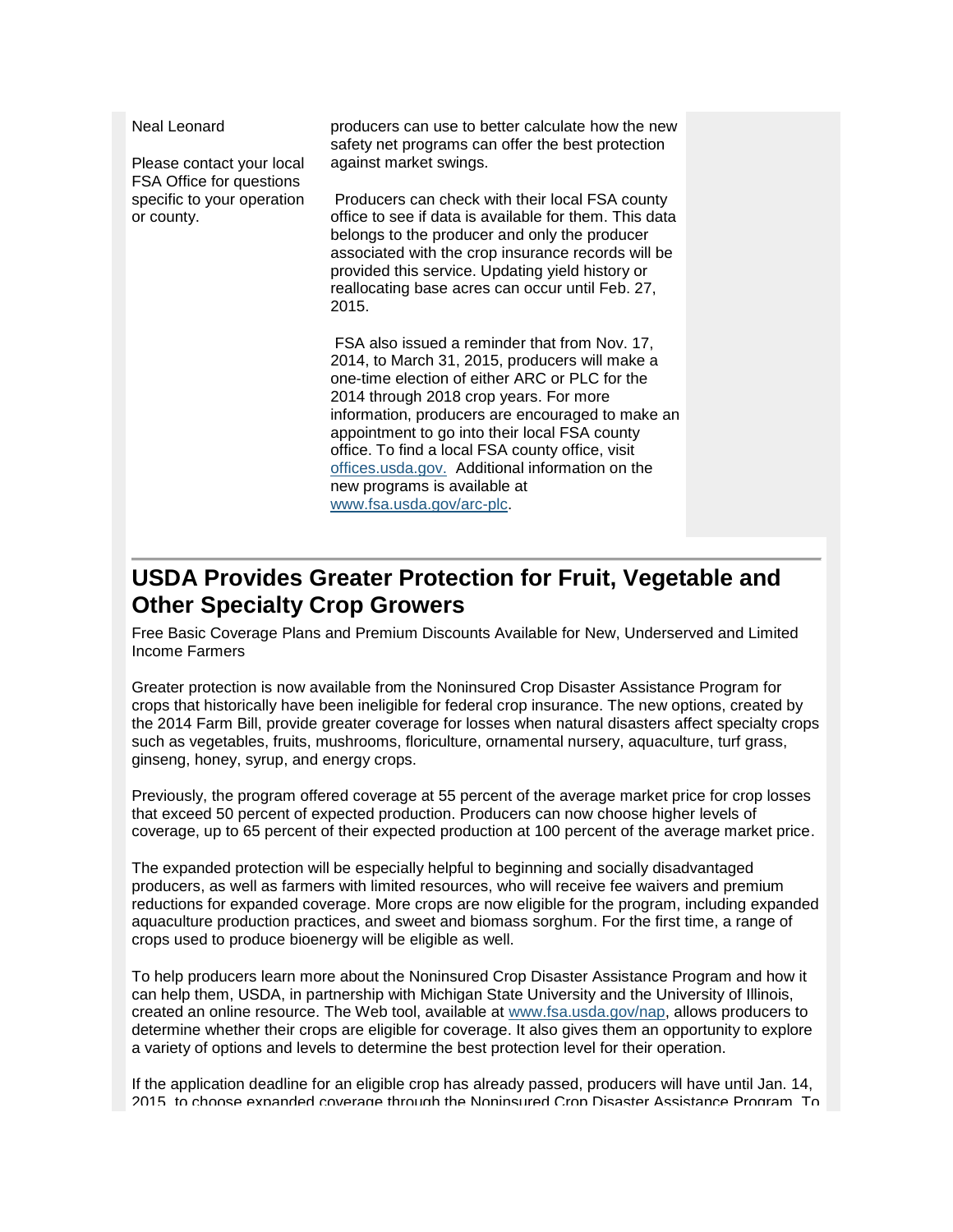learn more, visit the Farm Service Agency (FSA) website at [www.fsa.usda.gov/nap](http://www.fsa.usda.gov/nap) or contact your local FSA office at [offices.usda.gov.](http://offices.sc.egov.usda.gov/locator/app) The Farm Service Agency (FSA), which administers the program, also wants to hear from producers and other interested stakeholders who may have suggestions or recommendations on the program. Written comments will be accepted until Feb. 13, 2015 and can be submitted through [www.regulations.gov.](http://www.regulations.gov/)

#### <span id="page-2-0"></span>**USDA Disaster Assistance to Help Thousands of Honeybee, Livestock and Farm-Raised Fish Producers**

2014 Farm Bill Program Offers Producers in Over 40 States Relief for 2012 and 2013 Losses

Nearly 2,500 applicants will receive disaster assistance through the Emergency Assistance for Livestock, Honeybees, and Farm-Raised Fish Program (ELAP) for losses suffered from Oct. 1, 2011, through Sept. 30, 2013.

The program, re-authorized by the 2014 Farm Bill, provides disaster relief to livestock, honeybee, and farm-raised fish producers not covered by other agricultural disaster assistance programs. Eligible losses may include excessive heat or winds, flooding, blizzards, hail, wildfires, lightning strikes, volcanic eruptions, and diseases, or in the case of honeybees, losses due to colony collapse disorder. Beekeepers, most of whom suffered honeybee colony losses, represent more than half of ELAP recipients.

The Farm Bill caps ELAP disaster funding at \$20 million per federal fiscal year. To accommodate the number of requests, which exceeded funds available for each of the affected years, payments will be reduced to ensure that all eligible applicants receive a prorated share of assistance.

The following ELAP Fact Sheets (by topic) are available online:

- **ELAP for Farm-Raised Fish Fact Sheet**
- **ELAP for Livestock Fact Sheet**
- ELAP for Honeybees Fact Sheet

To view these and other FSA program fact sheets, visit the FSA fact sheet web page at [www.fsa.usda.gov/factsheets.](http://www.fsa.usda.gov/factsheets)

For local FSA Service Center contact information, please visit: [offices.usda.gov.](http://offices.sc.egov.usda.gov/locator/app)

#### <span id="page-2-1"></span>**Important ARC/PLC Program Deadlines Approaching**

Producers are reminded that the deadline to update yield history and/or reallocate base acres is Feb. 27, 2015. Farm owners and producers can choose between the new 2014 Farm Bill established programs, Agriculture Risk Coverage (ARC) and Price Loss Coverage (PLC) through March 31, 2015. The new programs, designed to help producers better manage risk, usher in one of the most significant reforms to U.S. farm programs in decades.

USDA helped create online tools to assist in the decision process, allowing farm owners and producers to enter information about their operation and see projections that show what ARC and/or PLC will mean for them under possible future scenarios. Farm owners and producers can access the online resources, available at [www.fsa.usda.gov/arc-plc,](http://www.fsa.usda.gov/arc-plc) from the convenience of their home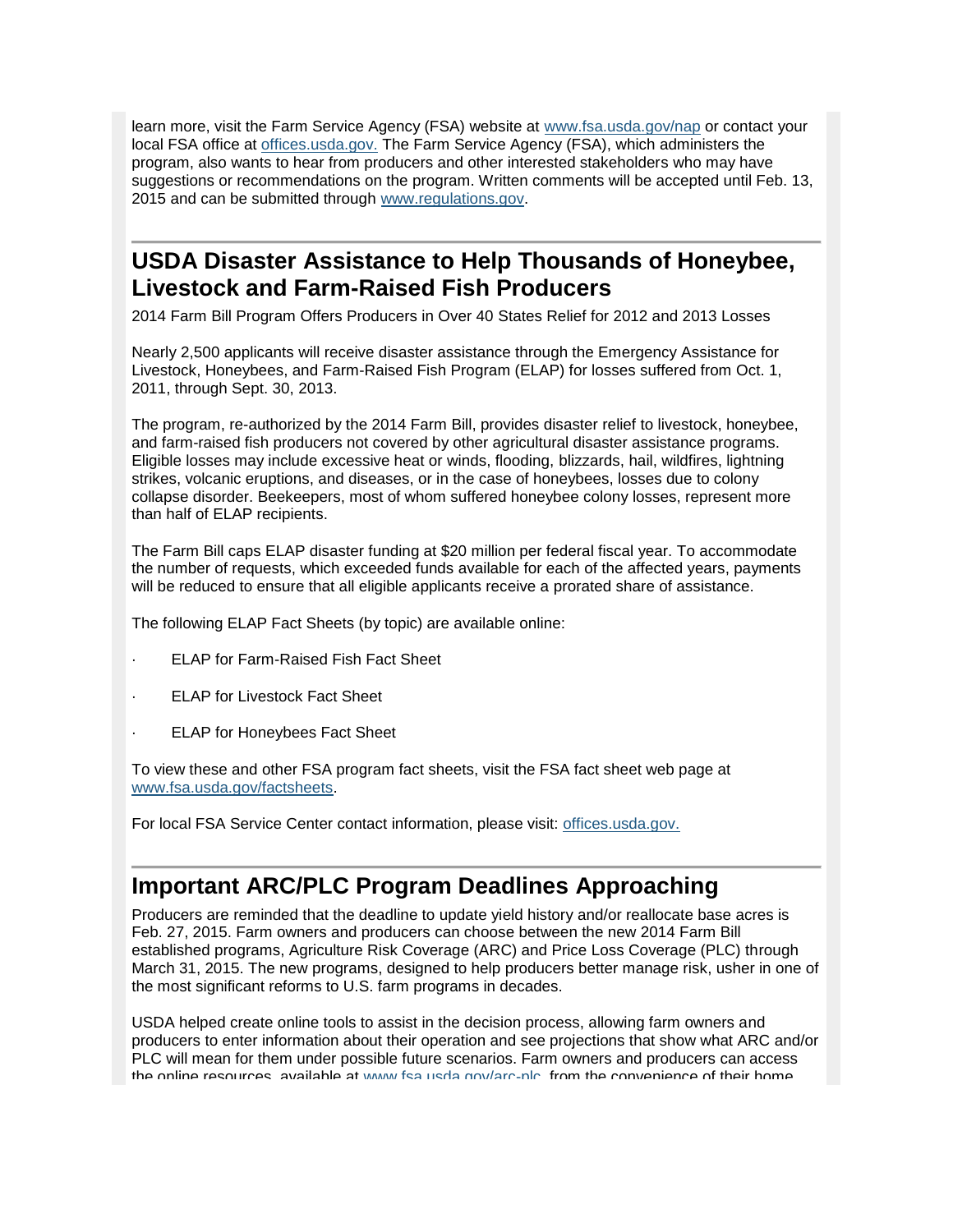computer or mobile device at any time.

Covered commodities include barley, canola, large and small chickpeas, corn, crambe, flaxseed, grain sorghum, lentils, mustard seed, oats, peanuts, dry peas, rapeseed, long grain rice, medium grain rice (which includes short grain rice), safflower seed, sesame, soybeans, sunflower seed and wheat. Upland cotton is no longer a covered commodity.

Dates associated with ARC and PLC that farm owners and producers need to know:

· Now through Feb. 27, 2015: Farm owners may visit their local Farm Service Agency office to update yield history and/or reallocate base acres.

· Now through March 31, 2015: Producers make a one-time election between ARC and PLC for the 2014 through 2018 crop years.

- · Mid-April 2015 through summer 2015: Producers sign contracts for 2014 and 2015 crop years.
- October 2015: Payments issued for 2014 crop year, if needed.

To learn more about which safety net options are most appropriate for specific farming operations, farmers can use new Web tools at [www.fsa.usda.gov/arc-plc,](http://www.fsa.usda.gov/arc-plc) which can be accessed from the convenience of a home computer or a mobile device at any time. To learn more about upcoming educational meetings, farmers can contact their local Farm Service Agency county office at <http://offices.sc.egov.usda.gov/locator/app>

### <span id="page-3-0"></span>**USDA Announces New Support for Beginning Farmers and Ranchers**

Department Implementing New Farm Bill Programs, Unveiling New Centralized Online Resource to Support Next Generation of Farmers

USDA has announced the implementation of new Farm Bill measures and other policy changes to improve the financial security of new and beginning farmers and ranchers. USDA also unveiled [www.USDA.gov/newfarmers,](http://www.usda.gov/wps/portal/usda/newfarmers?navid=newfarmers) a new website that will provide a centralized, one-stop resource where beginning farmers and ranchers can explore the variety of USDA initiatives designed to help them succeed.

USDA's [www.usda.gov/newfarmers](http://www.usda.gov/newfarmers) has in depth information for new farmers and ranchers, including: how to increase access to land and capital; build new market opportunities; participate in conservation opportunities; select and use the right risk management tools; and access USDA education, and technical support programs. These issues have been identified as top priorities by new farmers. The website will also feature instructive case studies about beginning farmers who have successfully utilized USDA resources to start or expand their business operations.

Today's policy announcements in support of beginning farmers and ranchers include:

• Waiving service fees for new and beginning farmers or ranchers to enroll in the Non-Insured Crop Disaster Assistance Program (NAP) for the 2014 crop year. NAP provides risk management tools to farmers who grow crops for which there is no crop insurance product. Under this waiver, announced via an [official](http://www.fsa.usda.gov/Internet/FSA_Notice/nap_162.pdf) notice to Farm Service Agency offices, farmers and ranchers whom already enrolled in NAP for the 2014 crop year and certified to being a beginning farmer or social disadvantaged farmer are eligible for a service fee refund.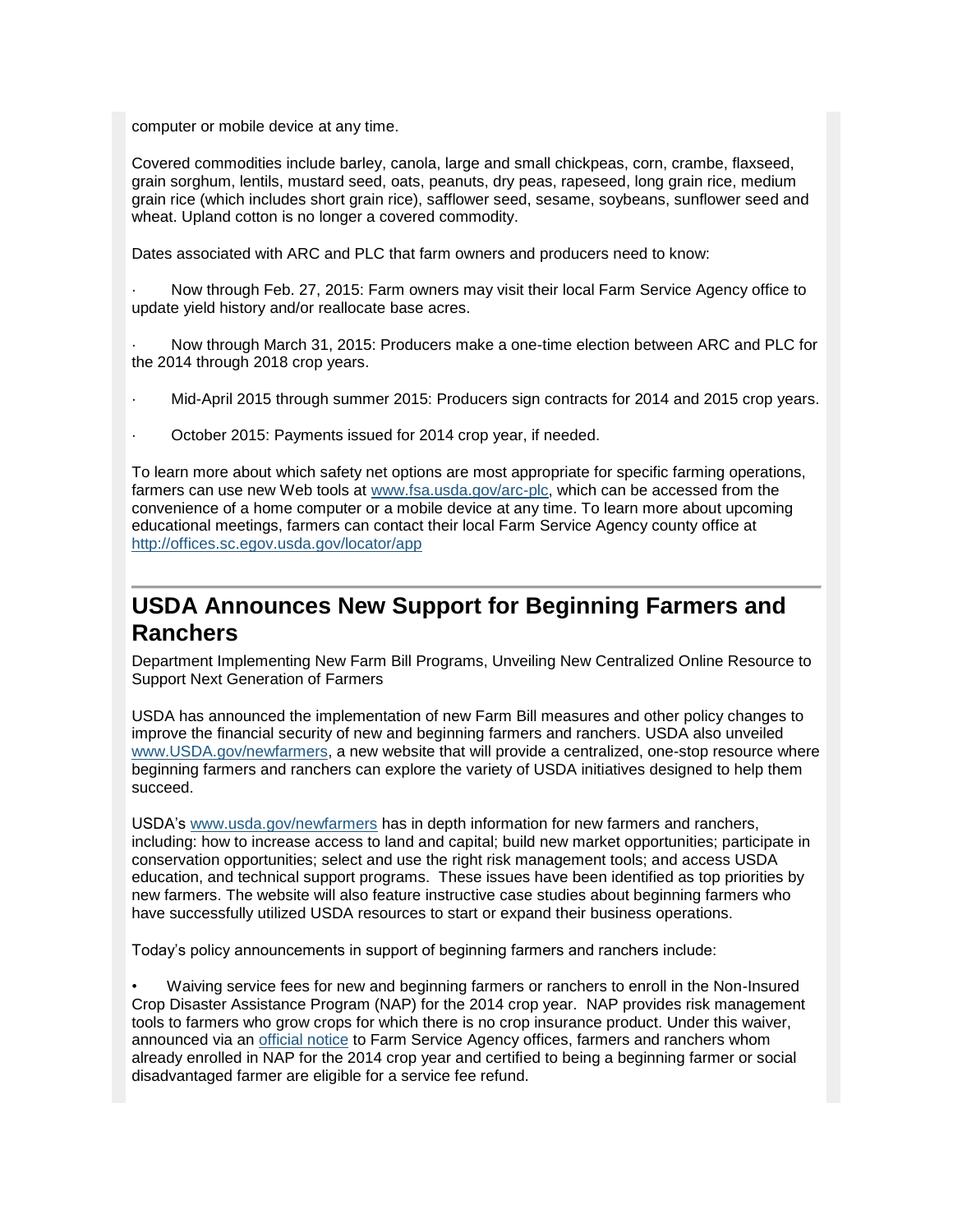• Eliminating payment reductions under the [Conservation Reserve](http://www.fsa.usda.gov/FSA/webapp?area=home&subject=copr&topic=crp) Program (CRP) for new and beginning farmers which will allow routine, prescribed, and emergency grazing outside the primary nesting season on enrolled land consistent with approved conservation plans. Previously, farmers and ranchers grazing on CRP land were subject to a reduction in CRP payments of up to 25 percent. Waiving these reductions for new and beginning farmers will provide extra financial support during times of emergency like drought and other natural disasters.

• Increasing payment rates to beginning farmers and ranchers under Emergency Assistance for [Livestock, Honeybees and Farm-Raised Fish Program \(ELAP\). U](http://www.fsa.usda.gov/Internet/FSA_File/elap_honeybee_fact_sht.pdf)nder this provision, beginning farmers can claim up 90 percent of losses for lost livestock, such as bees, under ELAP. This is a fifty percent increase over previously available payment amounts to new and beginning farmers.

In the near future, USDA will also announce additional crop insurance program changes for beginning farmers and ranchers – including discounted premiums, waiver of administrative fees, and other benefits.

Additional information about USDA actions in support of beginning farmers and ranchers is available [here.](http://www.usda.gov/wps/portal/usda/usdahome?contentidonly=true&contentid=usda-results-beginning-farmers.html)

#### <span id="page-4-0"></span>**2015 ACREAGE REPORTING DATES**

In order to comply with FSA program eligibility requirements, all producers are encouraged to visit the Name County FSA office to file an accurate crop certification report by the applicable deadline.

The following acreage reporting dates are applicable for the entire state of Georgia:

January 15, 2015: Apples, Blueberries, Canola, Peaches, Rye, and ALL other Fall-Seeded Small **Grains** 

March 15, 2015: Cabbage (planted 10/1–2/20), Onions (planted 10/21-2/1), and Pecans

May 15, 2015: Sweet Corn (planted 1/1-5/15), Tobacco, and Tomatoes (planted 1/1-4/5)

July 15, 2015: ALL other crops for which a specific acreage reporting date is not established; these include, but are not limited to – corn, cotton, grain sorghum, peanuts, soybeans and most other "traditionally" spring/summer-seeded crops.

The following exceptions apply to the above acreage reporting dates:

If the crop has not been planted by the above acreage reporting date, then the acreage must be reported no later than 15 calendar days after planting is completed.

If a producer acquires additional acreage after the above acreage reporting date, then the acreage must be reported no later than 30 calendars days after purchase or acquiring the lease. Appropriate documentation must be provided to the county office.

If a perennial forage crop is reported with the intended use of "cover only," "green manure," "left standing," or "seed," then the acreage must be reported by July 15th; otherwise, the perennial forage crop should have been reported by **November 15, 2014** if intended for use as either forage (hay) or grazing.

Noninsured Crop Disaster Assistance Program (NAP) policy holders should note that the acreage reporting date for NAP covered crops is the earlier of the dates listed above or 15 calendar days